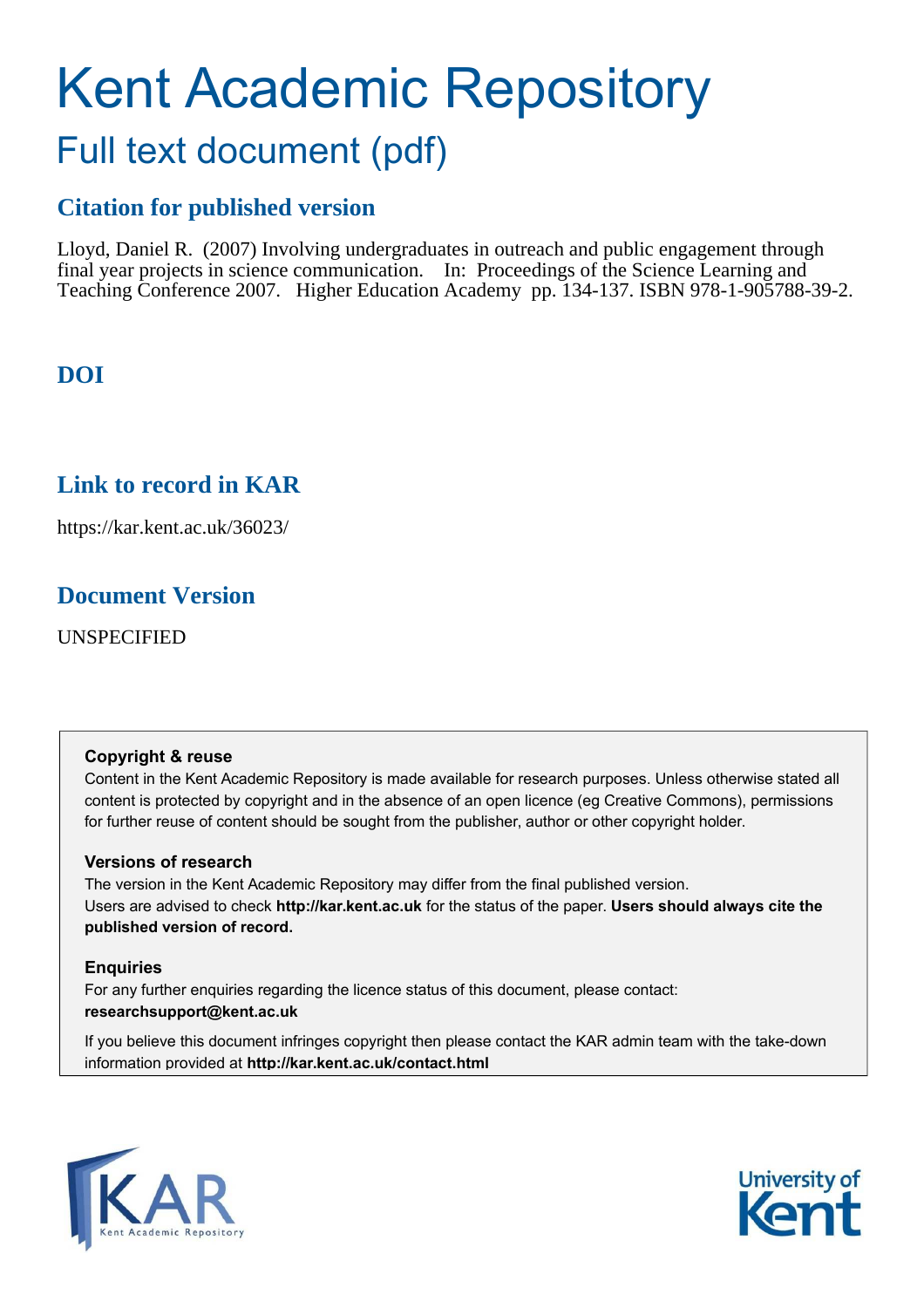## **[O22] Involving undergraduates in outreach and public engagement through final year projects in science communication**

## **Dan Lloyd**

Department of Biosciences, University of Kent, Canterbury, Kent CT2 7NJ D.Lloyd@kent.ac.uk

**Keywords**: projects, communication, outreach, public engagement

## **Abstract**

Public engagement is an increasingly important issue in the sciences. With such rapid developments in science and technology, effective communication regarding the benefits and risks of scientific progress has never been more important. In the Department of Biosciences at the University of Kent, we have introduced science communication activities to the undergraduate curriculum as part of the final year research project. 'Communication Projects' were introduced in 2005 to complement our existing portfolio of final year project types. Students undertaking Communication Projects complete an extended period of in-depth literature-based research on a topical, controversial or poorlyunderstood area of science (examples have include the use of stem cells in medical research, the use of performance enhancing drugs in sport, and the risks of biological warfare), and then develop strategies for communicating the research to a non-scientific audience. Thus, the students write an extended dissertation on the outcomes of their research, and also prepare an oral presentation and associated materials in which the research is explained in a manner that is accessible to non-scientists. The oral presentations are delivered and assessed during National Science Week in local schools to students of mixed ability and age, and are repeated at public showcase events later in the academic year. These presentations are becoming an important addition to departmental outreach activities, and we are increasingly targeting schools with low participation rates in higher education and science subjects post-GCSE. The positive outcomes for final year students, teachers, school pupils and the university will be discussed.

#### **Introduction**

The ability to communicate science is an important skill among science graduates. At a time of rapid progress in medicine, biological and physical sciences, engineering and technology, effective communication is essential to encourage people to engage with science, understand the benefits and risks of scientific developments and form their own opinions about science and its place in a modern society. Ineffective communication can lead to misreporting in the media and inaccurate representation of the implications of scientific developments. Perhaps most damagingly, lack of public engagement leads to general disinterest in science and technology. Furthermore, the decline in studying science subjects in post-16 education, and consequent shortage of science graduates and science teachers, is leading to concerns for the sustainability of science and technology in the UK.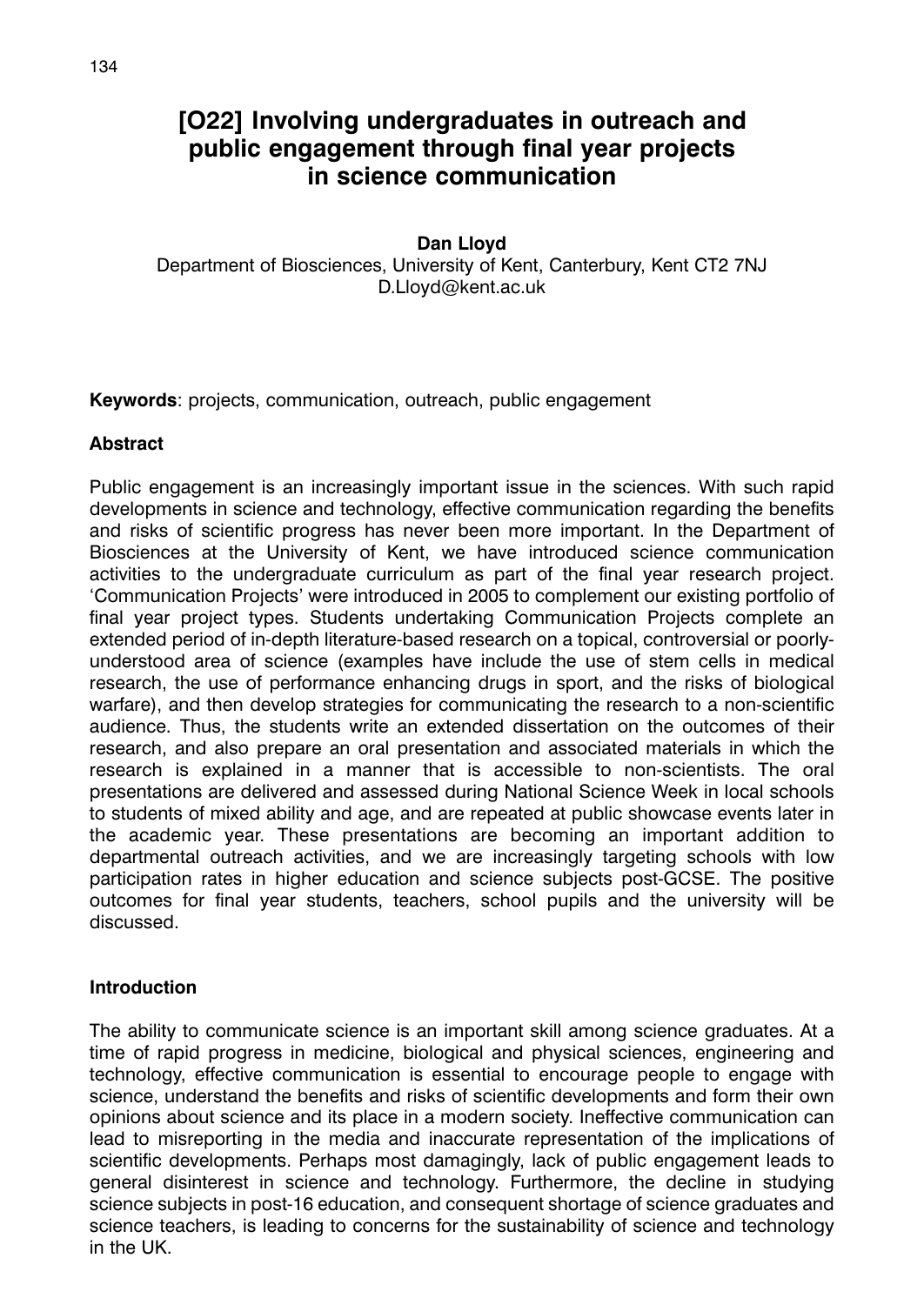Several recent initiatives, implemented throughout the scientific community, aim to address this at a national level. There are significant developments in secondary science education with new A2- and AS-level courses that focus on ethical discussions on the impact that science has on society, while Research Councils, charities and industry all provide funding for scientists to engage with the public. However, while these schemes help those who already engage in science communication activities to do more, the root of the problem may well be that scientists do not consider public engagement to be an inherent part of their role in society, and regard any time spend communicating science to the public as a barrier to their research. The philosophy I outline in this paper is that we need to train undergraduates to recognise that communication of their subject and engagement with a non-specialist audience is an integral part of their role. This would provide a large number of science graduates with skills in explaining scientific issues, both in a formal and informal capacity, in an engaging and inspiring way, thus promoting public understanding of science and leading to a population empowered by knowledge and inspired by science and technology. The challenge, however, is to fit training in science communication into a practically-based curriculum with competing priorities and a very busy timetable for students and staff.

## **Final year 'science communication' projects**

This paper describes the development of final year 'Science Communication' projects, an addition to the final year project portfolio in the Department of Biosciences at the University of Kent. Communication projects are undertaken on a topical or controversial area of science such as cloning, bird flu the use of stem cells in medical research. Students undertake an extended period of research, leading to the preparation of a **dissertation** in which the student reviews, in depth, the scientific literature and focuses on modern developments within that field. This ensures that students achieve appropriate depth and comparability with students undertaking other types of final year project (e.g. laboratory-based or dissertation projects). For example, in a recent communication project concerning the use of performance-enhancing drugs in sport, the student undertook an in-depth literature review on the cellular effects of drugs that are banned by the world anti-doping authority (e.g. anabolic steroids and erythropoietin), focussing in particular on how the complex cellular signalling initiated by these drugs related to changes in physiology that would be beneficial to particular sports.

Having undertaken in-depth scientific research as part of the dissertation, the students are in a position to develop strategies to *communicate* what they have learned about the science to an audience that does not necessarily have any scientific training. The 'communication' element of the project involves the preparation of an **oral presentation**, together with supplementary material such as an interactive website/CD-ROM or even a magazine article, *all intended for a non-scientific audience*. This allows the students to think in a way that they probably have not done during their University careers in order to develop strategies for explaining the science behind their project. The presentations must not be a superficial treatment of the underlying scientific principles; 'skimming the surface' of the subject is not sufficient. Indeed, the preparation of a dissertation based on in-depth research informs and underpins the presentation, ensuring that the content is cuttingedge. Thus, the student undertaking the communication project of performance enhancing drugs explained the cellular signalling described in the dissertation, and related this to ethical, medical, social and political considerations of the use of drugs in sport, in a way that could be understood by a group of AVCE Sports and Recreation pupils in a local school.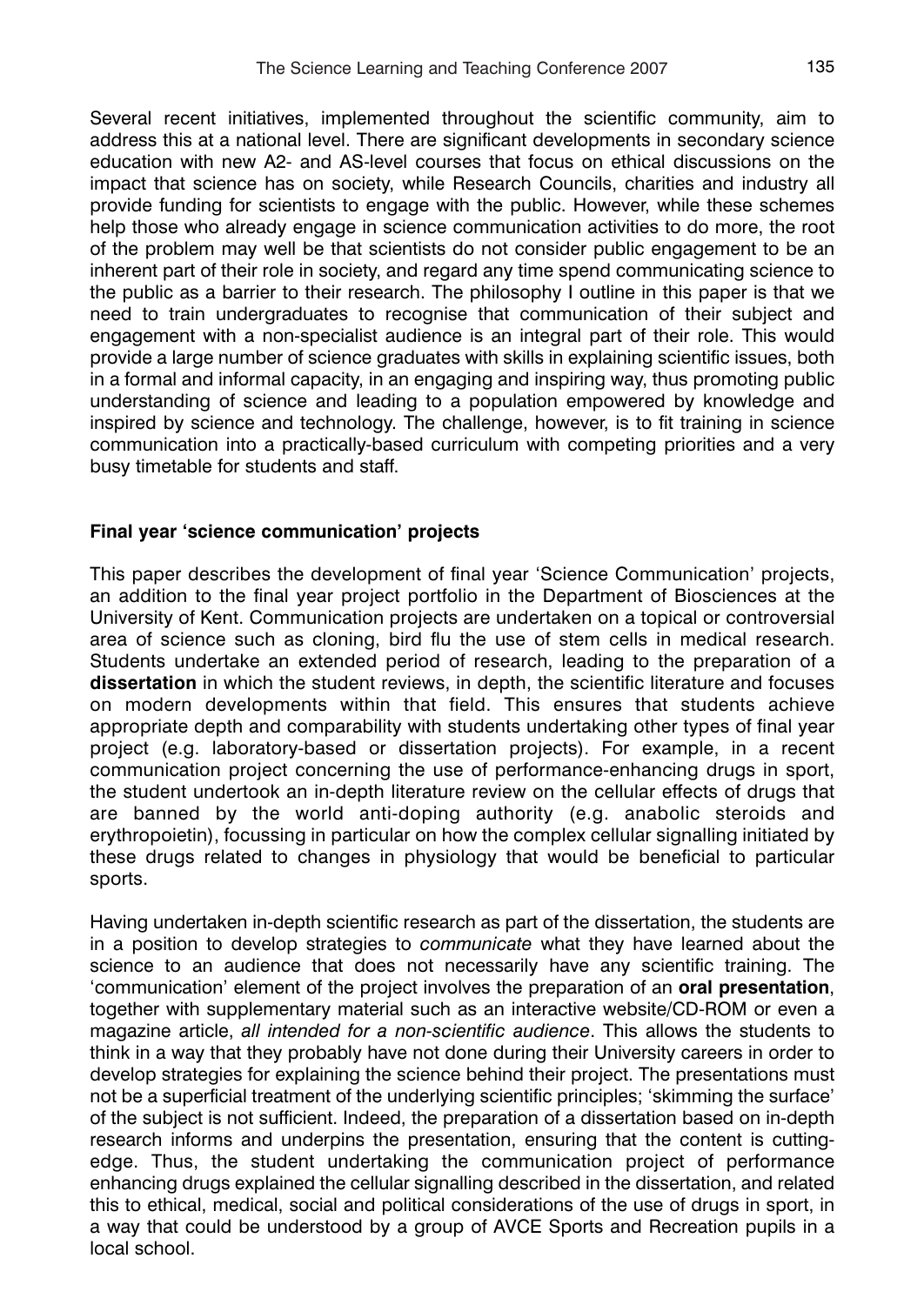Communication project presentations take place in local schools during **National Science Week** in mid-March. The audience comprises pupils in years 10-13, studying a mixture of subjects. We work with a range of schools, including those with low participation in higher education and post-GCSE science, and the teachers within the schools act as coassessors of the 15-minute presentations and students' fielding of questions.

## **Support and guidance**

Communication projects are undertaken with the guidance of an academic member of staff, with whom students can discuss their ideas and obtain relevant information. The supervisor may well be an experienced scientist and teacher and will certainly be able to offer research guidance, but is not necessarily an expert in the specific area of research; thus, the supervisor and student are true partners in learning. Academic staff produce an exciting array of topics for students to choose from each year; some of these are topics that are very much in the public arena but warrant further discussion (e.g. the use of stem cells in medical research, the risk of biological warfare post-9/11), while others have been more esoteric but no less interesting or controversial (the evidence for a gene for homosexuality, the use of homoeopathic medicine, the benefits and risks of the Atkins Diet).

As the date of the assessed presentation approaches, group workshops are arranged in order to encourage students to think about what constitute good and bad presentation skills. The students work in small groups to critically analyse their own learning experiences, and to formulate their own 'checklist' of good and bad practice to use in preparing their presentations. Peer review sessions, in which the students present their talks to each other in a supportive environment, are also organised so that speakers can obtain guidance from their peers before the assessed presentation. Feedback has indicated that this helps to prepare the students for the daunting experience of giving a 20 minute talk to a diverse and unknown audience, and it clearly increases the standard of the presentations.

## **Evaluation and outcomes**

Now in their third year of operation, communication projects are firmly embedded within the undergraduate Bioscience curriculum at Kent, with approximately a quarter of our final year students electing to undertake them. It is recognised by the students that the extended period in which they engage in research and effective dissemination provides them with very valuable skills for future careers. Communication projects also provide us with a formal mechanism to reward students who possess skills in engaging and stimulating a broad audience and increasing interest in science. It is clear that students who do not necessarily have the highest academic abilities can be natural, engaging and imaginative communicators. Furthermore, the preparation of a presentation enhances the understanding of the student's research topic encouraging a 'deep' rather than 'surface' approach to learning. Student evaluation has been very positive; indeed, one student was moved to write '*throughout the course of the project, I learned the important value of tailoring scientific communication for different audiences, which has given me a distinct advantage in my new job as the Commissioning Editor of two new and exciting scientific journals. I honestly don't think I would have done as well at Kent, or have this career, without the communication project*'. The projects have also been embraced by staff within the Department; all academic staff have now supervised at least one communication project student. In many cases, supervision of communication projects has inspired staff to